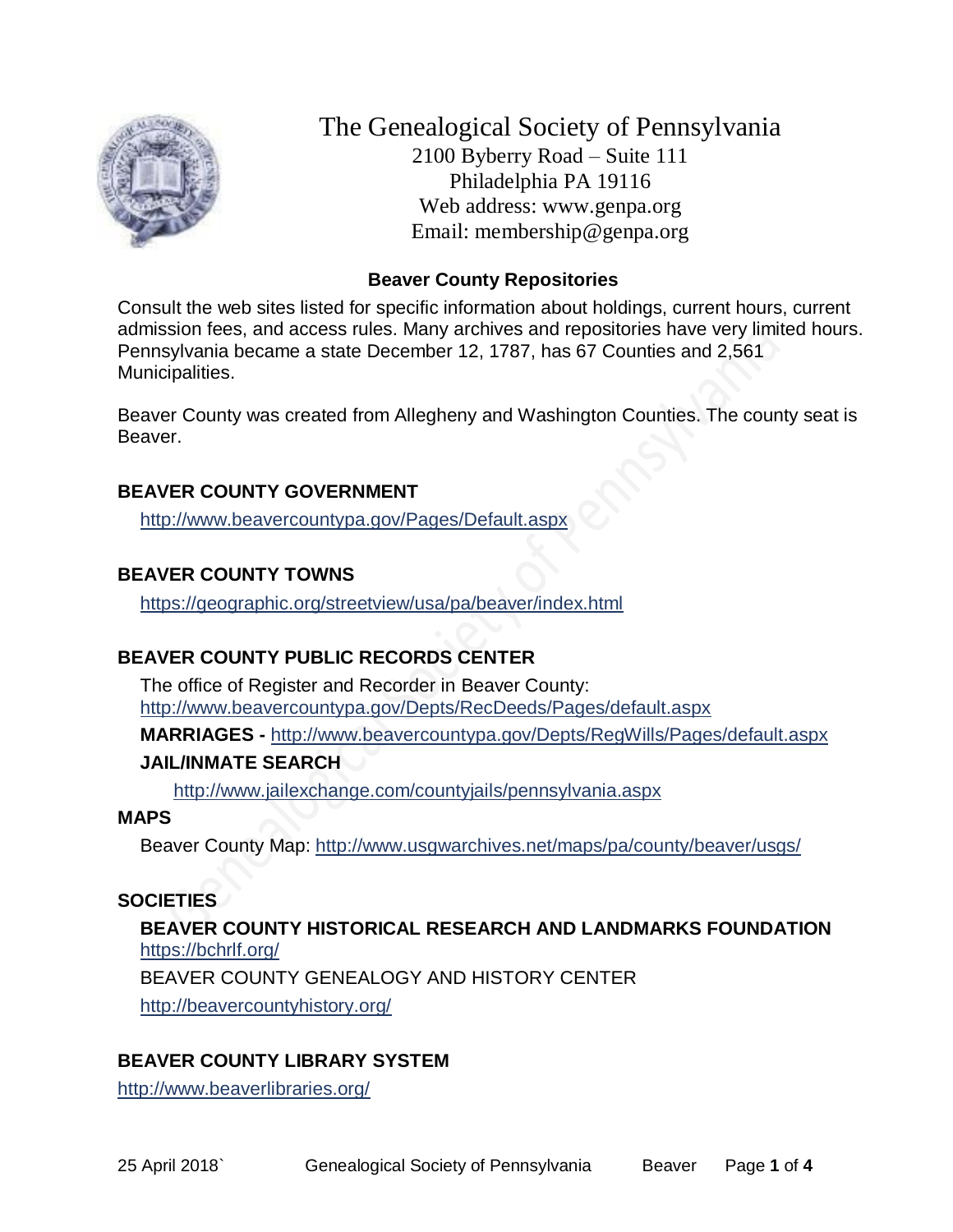## **RESOURCES**

- **Genealogical Society of Pennsylvania GSP** [http://GenPA.org](http://genpa.org/) **GSP Research** <https://genpa.org/research/>
- PAGenWeb **Beaver** County <http://pagenweb.org/~beaver/>
- Obituaries –
- **LDS** <http://ldsgenealogy.com/PA> [http://www.newspaperobituaries.net/pennsylvania/beaver\\_county\\_obituaries.htm](http://www.newspaperobituaries.net/pennsylvania/beaver_county_obituaries.htm)
- County Newspapers
	- o *The Beaver County Times* <http://www.timesonline.com/>
	- o *Ellwood City Ledger* <http://www.ellwoodcityledger.com/>
	- o *The Beaver Countian* <https://beavercountian.com/>
- **Random Acts of Kindness** <https://www.raogk.org/>
- **Family Search LDS:** <https://familysearch.org/>Free site but does require a login Collection List <https://familysearch.org/search/collection/list> [https://www.familysearch.org/wiki/en/Beaver\\_County,\\_Pennsylvania\\_Genealogy](https://www.familysearch.org/wiki/en/Beaver_County,_Pennsylvania_Genealogy)
- **Collections at the Historical Society of Pennsylvania HSP**  <http://hsp.org/collections>
	- HSP is membership based and there is a fee 1300 Locust Street, Philadelphia, PA 19107 215-732-6200 ext. 235 or [membership@hsp.org](mailto:membership@hsp.org)
- **RG-47. RECORDS OF THE COUNTY GOVERNMENTS** Guide to African American Resources at the Pennsylvania State Archives <http://www.phmc.state.pa.us/bah/aaGuide/AA-RG-47.html>
- **National Archives of Philadelphia** (**NARA**) Mid Atlantic Region: [http://www.nara.gov/research\\_rooms/mid\\_atlantic/](http://www.nara.gov/research_rooms/mid_atlantic/) **Records Request Process**

National Archives 14700 Townsend Road Philadelphia, Pennsylvania 19154-1096 Telephone: (215) 305-2044 Fax: (215) 305-2038 E-mail: [philadelphia.archives@nara.gov](mailto:philadelphia.archives@nara.gov) <https://wwwarchives.gov/philadelphia>

## **Naturalizations: NARA**

Pennsylvania: Philadelphia, 1790-1991; Pittsburgh, 1820-1979; Erie, 1940-1972; Scranton, 1901-1990; Wilkes-Barre, 1943-1972; Williamsport, 1909-1913; and Harrisburg, 1911-1917

#### **MILITARY**

The National Archives at Philadelphia (**NARA**), through its partners Ancestry.com and Fold3.com, provides access to records relating to the military service of individuals from the American Revolution through World War II. Please note that Official Military Personnel Files from World War I to the present are held by the National Archives at St. Louis. <https://www.archives.gov/st-louis>

World War I and World War II, Fourth Enumeration Draft Cards can also be accessed through our partner sites. In addition, Records of the Selective Service System, 1940- 1969, for individuals from Delaware, Maryland, Pennsylvania, Virginia, and West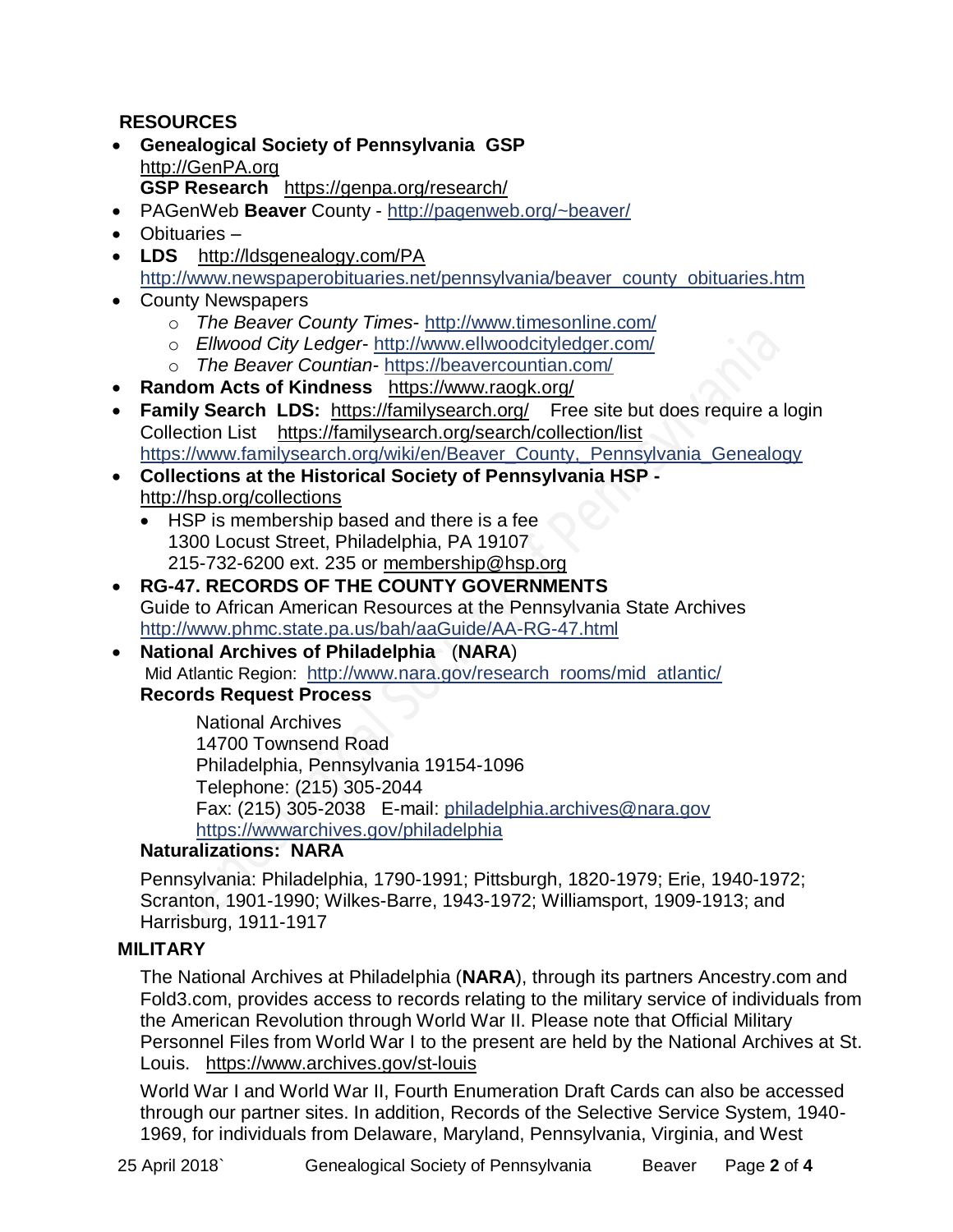Virginia are available from the National Archives at St. Louis. Copies of World War I draft cards can be requested from the National Archives at Atlanta [\(Atlanta.archives@nara.gov](mailto:Atlanta.archives@nara.gov) ).

For information on obtaining World War II era and later draft cards, please see <http://www.archives.gov/st-louis/archival-programs/other-records/selective-service.html> <https://www.archives.gov/philadelphia/public/family-history.html#military>

# **Pennsylvania Military Records Research Guide**

<https://www.raogk.org/pennsylvania-genealogy/pa-military-records/>

### **Probate – Wills Administrations**

Probate records may include Person's exact death date, Names of the family members, Family relationships, Names of spouses of children, Residences, Adoption or guardianship of minor children or dependents, Worth of the property and land holdings, Evidence of occupation, religion, or military service

**Family Search:** Pennsylvania Probate Records, 1683-1994 <https://familysearch.org/>

This collection includes probate records created in Pennsylvania counties. The records include wills, estate records and indexes.

### **State of Pennsylvania Vital Records**

The **Pennsylvania State Archives** collects, preserves and makes available for study the permanently-valuable public records of the Commonwealth, with particular attention given to the records of state government.

Mailing address: 350 North Street Harrisburg, PA 17120 Email: Email PA State Archives Phone: (717) 783-3281

GPS address: 801 North 3rd Street Harrisburg, PA 17102 Coordinates: 40.266080, - 76.886053

## **BIRTH CERTIFICATES**, 1906-1910

The Division of Vital Records (DVR) maintains birth records that occurred in Pennsylvania from 1906 to the present.

For information on public records (births occurring from 1906 to 1910), click on Pennsylvania State Archives <http://www.phmc.pa.gov/archives/Pages/default.aspx>or our Genealogy page.

<http://www.health.pa.gov/MyRecords/Certificates/Genealogy/Pages/14125.aspx#.WNvLKfkrJHY>

### **Death Certificates**, 1906-1965

Original birth certificates for 1906-1910 and death certificates for 1906-1965 are available at the State Archives. Digital copies of the 1906-1908 birth certificates and the 1906-1963 death certificates may be found on Ancestry.com. Pennsylvania residents can access these records free of charge through Ancestry.com Pennsylvania. A free account can be created.

### **Certified Copies of Death Certificates**

The Division of Vital Records maintains records of deaths that occurred from 1906 to the present. Certified copies of death certificates (with a raised seal) http://www.health.pa.gov/MyRecords/Certificates/DeathCertificates/Pages/default.aspx#.WP4qlNLytHa